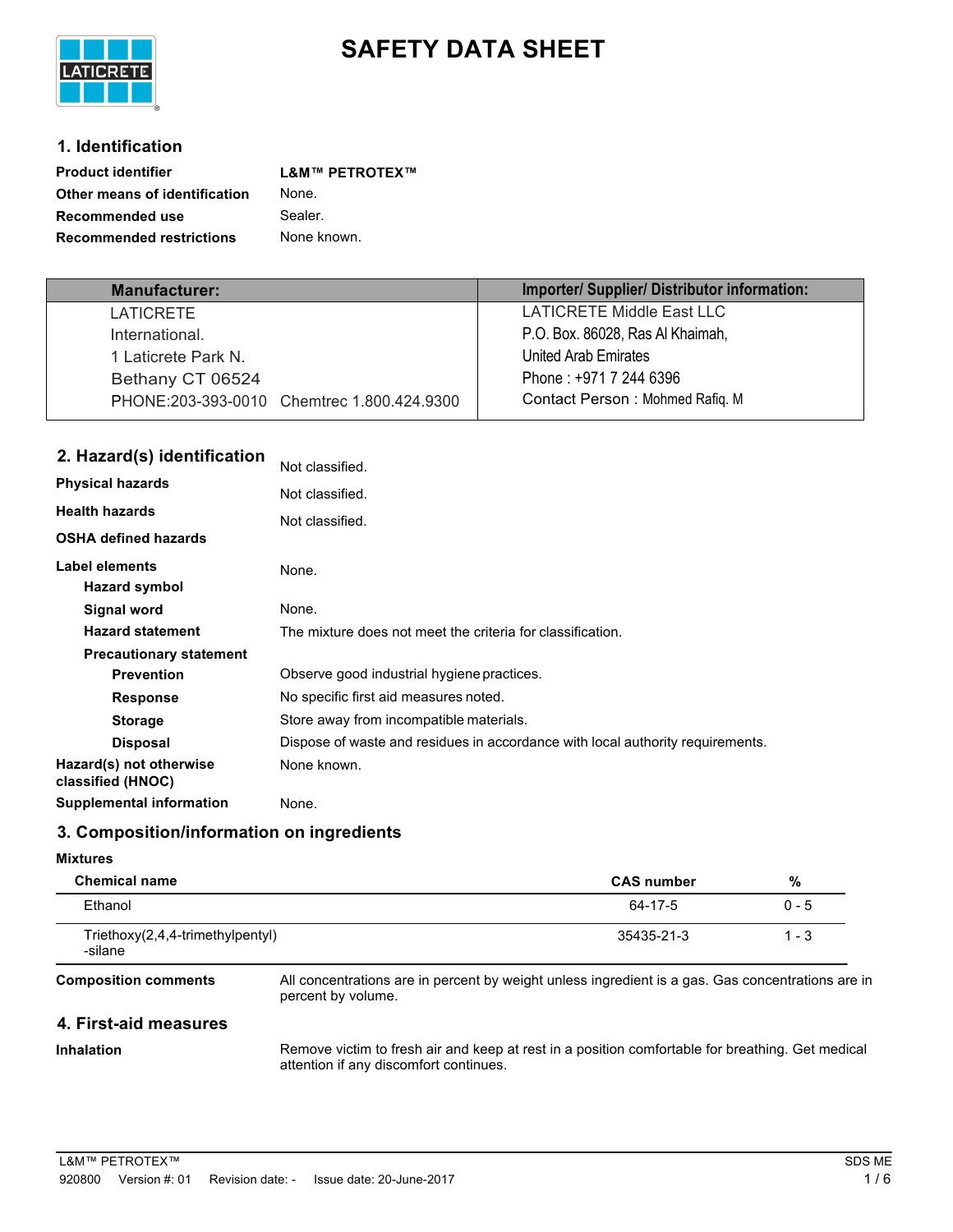| <b>Skin contact</b>                                                          | Wash skin with soap and water. Get medical attention if symptoms occur.                                             |
|------------------------------------------------------------------------------|---------------------------------------------------------------------------------------------------------------------|
| Eye contact                                                                  | Flush eyes thoroughly with water for at least 15 minutes. Get medical attention if symptoms<br>persist.             |
| Ingestion                                                                    | Rinse mouth. Do not induce vomiting. Get medical attention if any discomfort continues.                             |
| <b>Most important</b><br>symptoms/effects, acute and<br>delayed              | Symptoms include redness, itching and pain.                                                                         |
| Indication of immediate<br>medical attention and special<br>treatment needed | Treat symptomatically.                                                                                              |
| <b>General information</b>                                                   | Ensure that medical personnel are aware of the material(s) involved, and take precautions to<br>protect themselves. |

## **5. Fire-fighting measures**

| Suitable extinguishing media                                     | Alcohol resistant foam. Water fog. Dry chemical powder. Carbon dioxide (CO2).                                                                                        |
|------------------------------------------------------------------|----------------------------------------------------------------------------------------------------------------------------------------------------------------------|
| Unsuitable extinguishing<br>media                                | Do not use water jet as an extinguisher, as this will spread the fire.                                                                                               |
| Specific hazards arising from<br>the chemical                    | During fire, gases hazardous to health may be formed.                                                                                                                |
| Special protective equipment<br>and precautions for firefighters | Self-contained breathing apparatus and full protective clothing must be worn in case of fire.                                                                        |
| Fire fighting<br>equipment/instructions                          | In case of fire and/or explosion do not breathe fumes. Move containers from fire area if you can do<br>so without risk. Use water spray to cool unopened containers. |
| <b>General fire hazards</b>                                      | No unusual fire or explosion hazards noted.                                                                                                                          |

### **6. Accidental release measures**

| Personal precautions,<br>protective equipment and<br>emergency procedures | Wear appropriate protective equipment and clothing during clean-up. Ensure adequate ventilation.<br>Local authorities should be advised if significant spillages cannot be contained.                                                             |
|---------------------------------------------------------------------------|---------------------------------------------------------------------------------------------------------------------------------------------------------------------------------------------------------------------------------------------------|
| <b>Methods and materials for</b><br>containment and cleaning up           | Large Spills: Stop the flow of material, if this is without risk. Dike the spilled material, where this is<br>possible. Absorb in vermiculite, dry sand or earth and place into containers. Following product<br>recovery, flush area with water. |
|                                                                           | Small Spills: Wipe up with absorbent material (e.g. cloth, fleece). Clean surface thoroughly to<br>remove residual contamination.                                                                                                                 |
|                                                                           | Never return spills in original containers for re-use. For waste disposal, see Section 13 of the SDS.                                                                                                                                             |
| <b>Environmental precautions</b>                                          | Environmental manager must be informed of all major releases.                                                                                                                                                                                     |
| 7. Handling and storage                                                   |                                                                                                                                                                                                                                                   |
| <b>Precautions for safe handling</b>                                      | Do not breathe mist or vapor. Do not get in eyes, on skin, on clothing. Use with adequate<br>ventilation. Wear appropriate personal protective equipment. Observe good industrial hygiene<br>practices.                                           |
| Conditions for safe storage,                                              | Keep container tightly closed. Store in a cool and well-ventilated place.                                                                                                                                                                         |

**including any incompatibilities**

## **8. Exposure controls/personal protection**

## **Occupational exposure limits**

| <b>Components</b>                           | US. OSHA Table Z-1 Limits for Air Contaminants (29 CFR 1910.1000)<br><b>Type</b> | Value      |  |
|---------------------------------------------|----------------------------------------------------------------------------------|------------|--|
| Ethanol (CAS 64-17-5)                       | <b>PEL</b>                                                                       | 1900 mg/m3 |  |
|                                             |                                                                                  | $1000$ ppm |  |
| US. ACGIH Threshold Limit Values            |                                                                                  |            |  |
| <b>Components</b>                           | <b>Type</b>                                                                      | Value      |  |
| Ethanol (CAS 64-17-5)                       | <b>STEL</b>                                                                      | $1000$ ppm |  |
| US. NIOSH: Pocket Guide to Chemical Hazards |                                                                                  |            |  |
| <b>Components</b>                           | <b>Type</b>                                                                      | Value      |  |
| Ethanol (CAS 64-17-5)                       | <b>TWA</b>                                                                       | 1900 mg/m3 |  |
|                                             |                                                                                  | $1000$ ppm |  |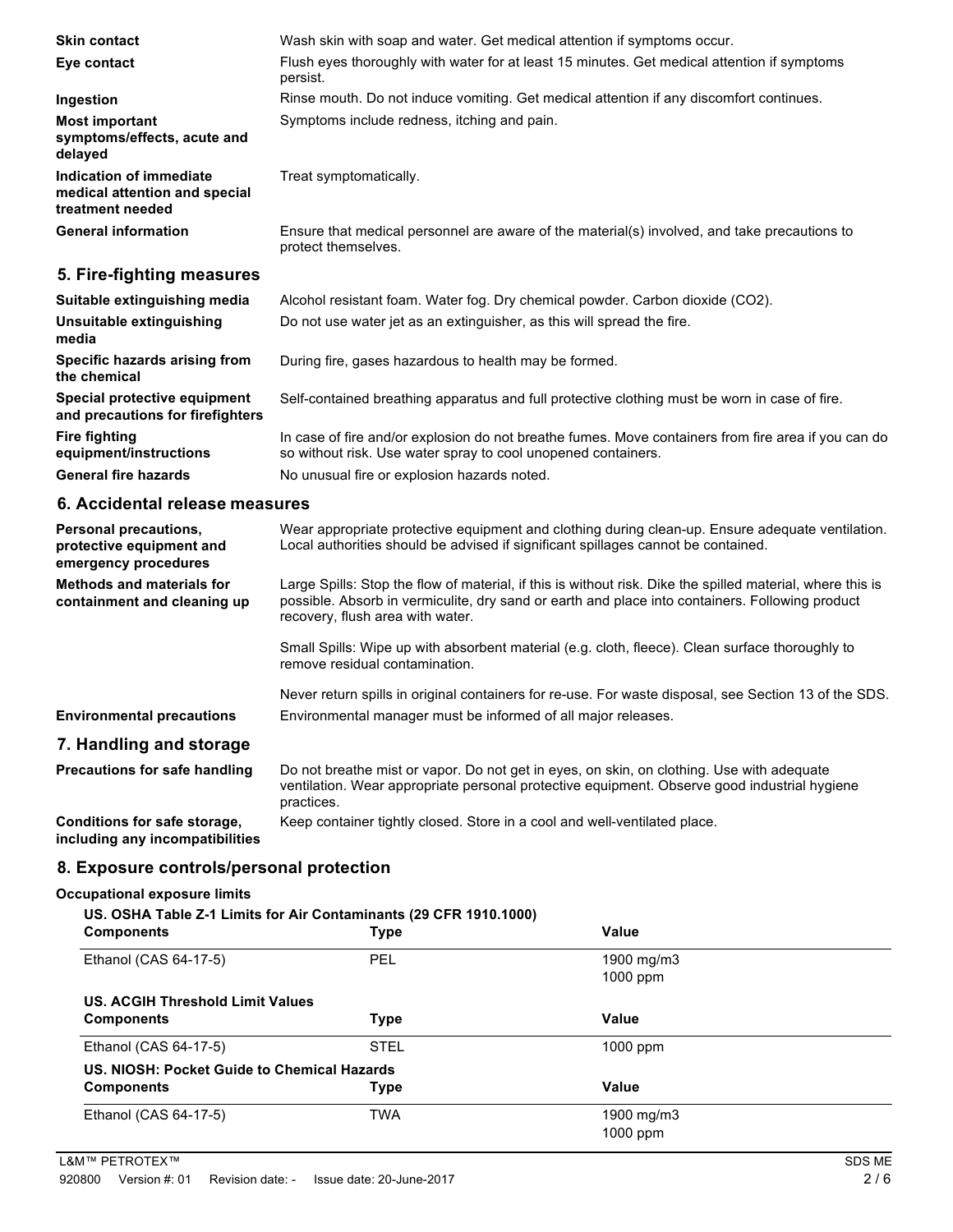| <b>Biological limit values</b>           | No biological exposure limits noted for the ingredient(s).                                                                                                                                                                  |
|------------------------------------------|-----------------------------------------------------------------------------------------------------------------------------------------------------------------------------------------------------------------------------|
| Appropriate engineering<br>controls      | Provide adequate ventilation and minimize the risk of inhalation of vapors.                                                                                                                                                 |
|                                          | Individual protection measures, such as personal protective equipment                                                                                                                                                       |
| Eye/face protection                      | Risk of contact: Wear approved safety glasses or goggles.                                                                                                                                                                   |
| <b>Skin protection</b>                   |                                                                                                                                                                                                                             |
| <b>Hand protection</b>                   | Wear appropriate chemical resistant gloves. Rubber gloves are recommended.                                                                                                                                                  |
| <b>Skin protection</b>                   |                                                                                                                                                                                                                             |
| <b>Other</b>                             | Wear appropriate chemical resistant clothing.                                                                                                                                                                               |
| <b>Respiratory protection</b>            | In case of insufficient ventilation, wear suitable respiratory equipment.                                                                                                                                                   |
| <b>Thermal hazards</b>                   | Wear appropriate thermal protective clothing, when necessary.                                                                                                                                                               |
| <b>General hygiene</b><br>considerations | Always observe good personal hygiene measures, such as washing after handling the material<br>and before eating, drinking, and/or smoking. Routinely wash work clothing and protective<br>equipment to remove contaminants. |

## **9. Physical and chemical properties**

| <b>Appearance</b>                                 |                                                                                               |
|---------------------------------------------------|-----------------------------------------------------------------------------------------------|
| <b>Physical state</b>                             | Liquid.                                                                                       |
| Form                                              | Liquid.                                                                                       |
| Color                                             | White                                                                                         |
| Odor                                              | Not available.                                                                                |
| <b>Odor threshold</b>                             | Not available.                                                                                |
| рH                                                | 8                                                                                             |
| Melting point/freezing point                      | Not available.                                                                                |
| Initial boiling point and boiling<br>range        | 212 °F (100 °C)                                                                               |
| <b>Flash point</b>                                | Not available.                                                                                |
| <b>Evaporation rate</b>                           | Not available.                                                                                |
| Flammability (solid, gas)                         | Not available.                                                                                |
| Upper/lower flammability or explosive limits      |                                                                                               |
| <b>Flammability limit - lower</b><br>(%)          | Not available.                                                                                |
| <b>Flammability limit - upper</b><br>(%)          | Not available.                                                                                |
| Vapor pressure                                    | Not available.                                                                                |
| <b>Vapor density</b>                              | Not available.                                                                                |
| <b>Relative density</b>                           | 1                                                                                             |
| Solubility(ies)                                   |                                                                                               |
| Solubility (water)                                | Soluble in water.                                                                             |
| <b>Partition coefficient</b><br>(n-octanol/water) | Not available.                                                                                |
| <b>Auto-ignition temperature</b>                  | Not available.                                                                                |
| <b>Decomposition temperature</b>                  | Not available.                                                                                |
| <b>Viscosity</b>                                  | Not available.                                                                                |
| 10. Stability and reactivity                      |                                                                                               |
| Reactivity                                        | The product is stable and non-reactive under normal conditions of use, storage and transport. |
| <b>Chemical stability</b>                         | Material is stable under normal conditions.                                                   |
| <b>Possibility of hazardous</b><br>reactions      | Will not occur.                                                                               |
| <b>Conditions to avoid</b>                        | Heat, flames and sparks.                                                                      |
| Incompatible materials                            | Oxidizing agents.                                                                             |
| <b>Hazardous decomposition</b><br>products        | Carbon dioxide (CO2). Carbon monoxide.                                                        |
| L&M™ PETROTEX™                                    | SDS                                                                                           |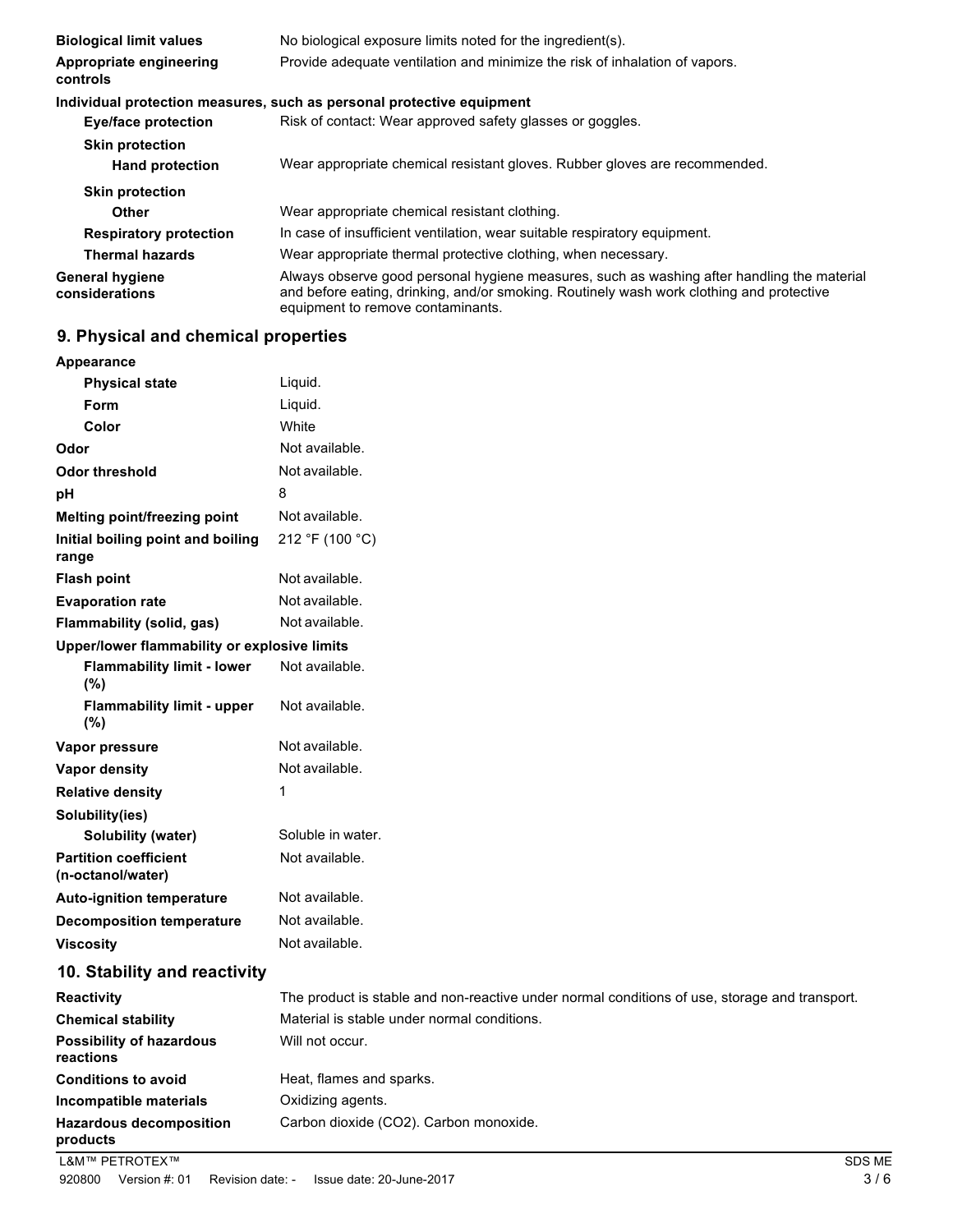## **11. Toxicological information**

#### **Information on likely routes of exposure**

| <b>Inhalation</b>                                                                  | In high concentrations, vapors may be irritating to the respiratory system.                                                                                                                           |
|------------------------------------------------------------------------------------|-------------------------------------------------------------------------------------------------------------------------------------------------------------------------------------------------------|
| <b>Skin contact</b>                                                                | May cause skin irritation.                                                                                                                                                                            |
| Eye contact                                                                        | May cause eye irritation.                                                                                                                                                                             |
| Ingestion                                                                          | May cause discomfort if swallowed.                                                                                                                                                                    |
| Symptoms related to the<br>physical, chemical and<br>toxicological characteristics | Symptoms include redness, itching and pain.                                                                                                                                                           |
| Information on toxicological effects                                               |                                                                                                                                                                                                       |
| <b>Acute toxicity</b>                                                              | May cause discomfort if swallowed.                                                                                                                                                                    |
| <b>Skin corrosion/irritation</b>                                                   | May cause skin irritation on prolonged or repeated contact.                                                                                                                                           |
| Serious eye damage/eye<br>irritation                                               | May cause eye irritation on direct contact.                                                                                                                                                           |
| Respiratory or skin sensitization                                                  |                                                                                                                                                                                                       |
| <b>Respiratory sensitization</b>                                                   | No data available.                                                                                                                                                                                    |
| <b>Skin sensitization</b>                                                          | Not a skin sensitizer.                                                                                                                                                                                |
| <b>Germ cell mutagenicity</b>                                                      | No data available.                                                                                                                                                                                    |
| Carcinogenicity                                                                    | Not classifiable as to carcinogenicity to humans.                                                                                                                                                     |
|                                                                                    | IARC Monographs. Overall Evaluation of Carcinogenicity                                                                                                                                                |
| Not listed.<br><b>NTP Report on Carcinogens</b>                                    |                                                                                                                                                                                                       |
| Not listed.                                                                        | OSHA Specifically Regulated Substances (29 CFR 1910.1001-1050)                                                                                                                                        |
| Not regulated.                                                                     |                                                                                                                                                                                                       |
| <b>Reproductive toxicity</b>                                                       | No data available.                                                                                                                                                                                    |
| Specific target organ toxicity -<br>single exposure                                | No data available.                                                                                                                                                                                    |
| Specific target organ toxicity -<br>repeated exposure                              | No data available.                                                                                                                                                                                    |
| <b>Aspiration hazard</b>                                                           | Not classified.                                                                                                                                                                                       |
| <b>Chronic effects</b>                                                             | Prolonged contact may cause dryness of the skin.                                                                                                                                                      |
| 12. Ecological information                                                         |                                                                                                                                                                                                       |
| <b>Ecotoxicity</b>                                                                 | The product is not classified as environmentally hazardous. However, this does not exclude the<br>possibility that large or frequent spills can have a harmful or damaging effect on the environment. |
| Persistence and degradability                                                      | No data is available on the degradability of this product.                                                                                                                                            |
| <b>Bioaccumulative potential</b>                                                   | No data available for this product.                                                                                                                                                                   |
| Mobility in soil                                                                   | No data available.                                                                                                                                                                                    |

## **13. Disposal considerations**

**Other adverse effects** No data available.

**Mobility in general**

| <b>Disposal instructions</b>             | Collect and reclaim or dispose in sealed containers at licensed waste disposal site. Dispose of<br>contents/container in accordance with local/regional/national/international regulations.                      |
|------------------------------------------|------------------------------------------------------------------------------------------------------------------------------------------------------------------------------------------------------------------|
| Hazardous waste code                     | The waste code should be assigned in discussion between the user, the producer and the waste<br>disposal company.                                                                                                |
| Waste from residues / unused<br>products | Dispose of in accordance with local regulations.                                                                                                                                                                 |
| <b>Contaminated packaging</b>            | Empty containers should be taken to an approved waste handling site for recycling or disposal.<br>Since emptied containers may retain product residue, follow label warnings even after container is<br>emptied. |

The product is soluble in water.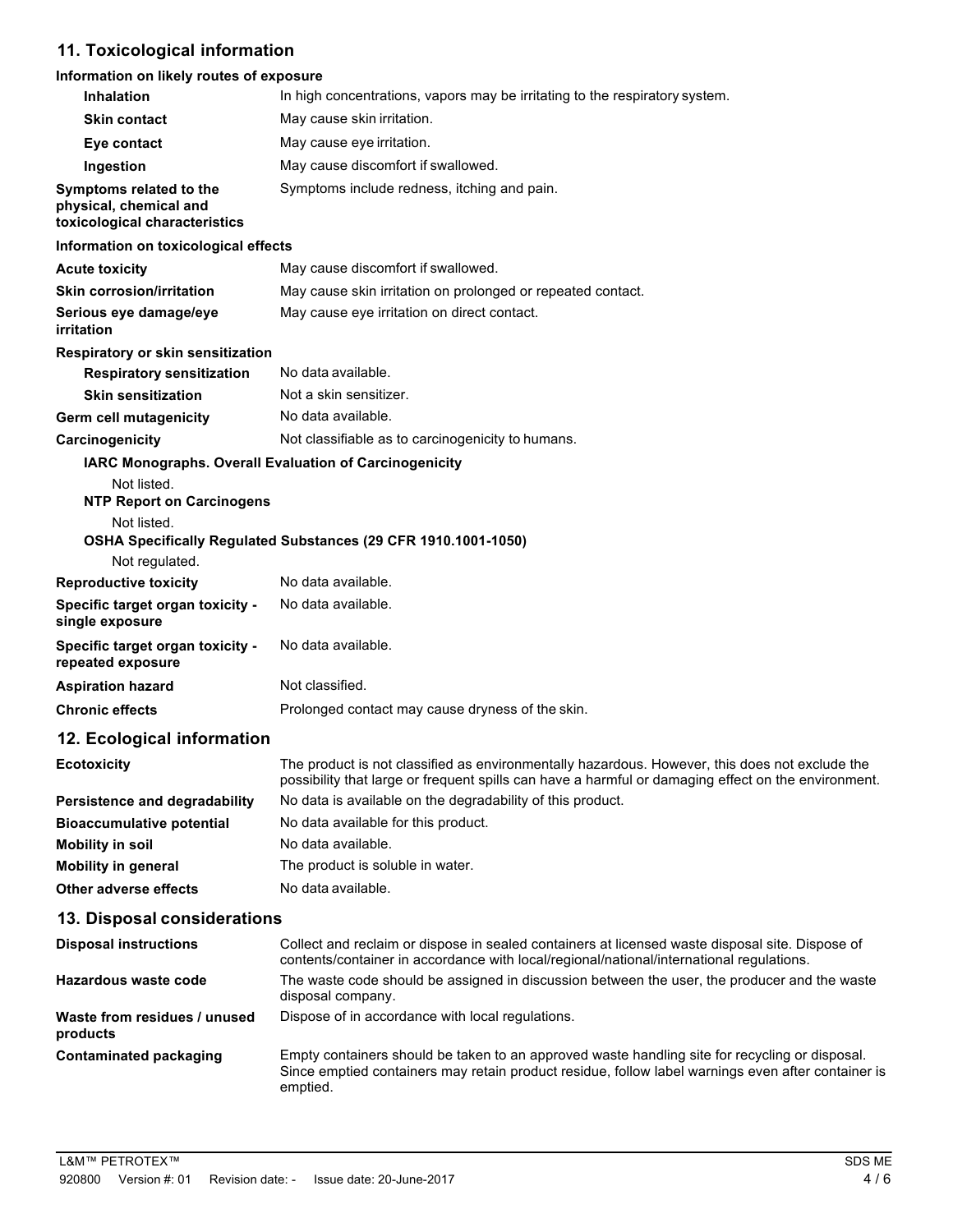## **14. Transport information**

#### **DOT**

Not regulated as dangerous goods.

#### **IATA**

Not regulated as dangerous goods.

#### **IMDG**

Not regulated as dangerous goods.

#### **Transport in bulk according to Annex II of MARPOL 73/78 and the IBC Code** Not applicable.

### **15. Regulatory information**

**US federal regulations**

This product is not known to be a "Hazardous Chemical" as defined by the OSHA Hazard Communication Standard, 29 CFR 1910.1200.

#### **TSCA Section 12(b) Export Notification (40 CFR 707, Subpt. D)**

Not regulated.

**OSHA Specifically Regulated Substances (29 CFR 1910.1001-1050)**

Not regulated.

**CERCLA Hazardous Substance List (40 CFR 302.4)**

Not listed.

#### **Superfund Amendments and Reauthorization Act of 1986 (SARA)**

| Hazard categories |  |
|-------------------|--|

**Hazard categories** Immediate Hazard - No Delayed Hazard - No Fire Hazard - No Pressure Hazard - No Reactivity Hazard - No

#### **SARA 302 Extremely hazardous substance**

Not listed.

#### **SARA 311/312 Hazardous** No **chemical**

## **SARA 313 (TRI reporting)**

Not regulated.

#### **Other federal regulations**

#### **Clean Air Act (CAA) Section 112 Hazardous Air Pollutants (HAPs) List**

Not regulated.

#### **Clean Air Act (CAA) Section 112(r) Accidental Release Prevention (40 CFR 68.130)**

Not regulated.

**Safe Drinking Water Act**  Not regulated.

## **(SDWA)**

**US state regulations**

This product does not contain a chemical known to the State of California to cause cancer birth defects or other reproductive harm.

## **US. Massachusetts RTK - Substance List**

Ethanol (CAS 64-17-5)

**US. New Jersey Worker and Community Right-to-Know Act**

Ethanol (CAS 64-17-5)

- **US. Pennsylvania Worker and Community Right-to-Know Law** Ethanol (CAS 64-17-5)
- **US. Rhode Island RTK**

Ethanol (CAS 64-17-5)

## **International Inventories**

| Country(s) or region | Inventory name                                             | On inventory (yes/no)* |
|----------------------|------------------------------------------------------------|------------------------|
| Australia            | Australian Inventory of Chemical Substances (AICS)         | Yes                    |
| Canada               | Domestic Substances List (DSL)                             | Yes                    |
| Canada               | Non-Domestic Substances List (NDSL)                        | No                     |
| China                | Inventory of Existing Chemical Substances in China (IECSC) | Yes                    |